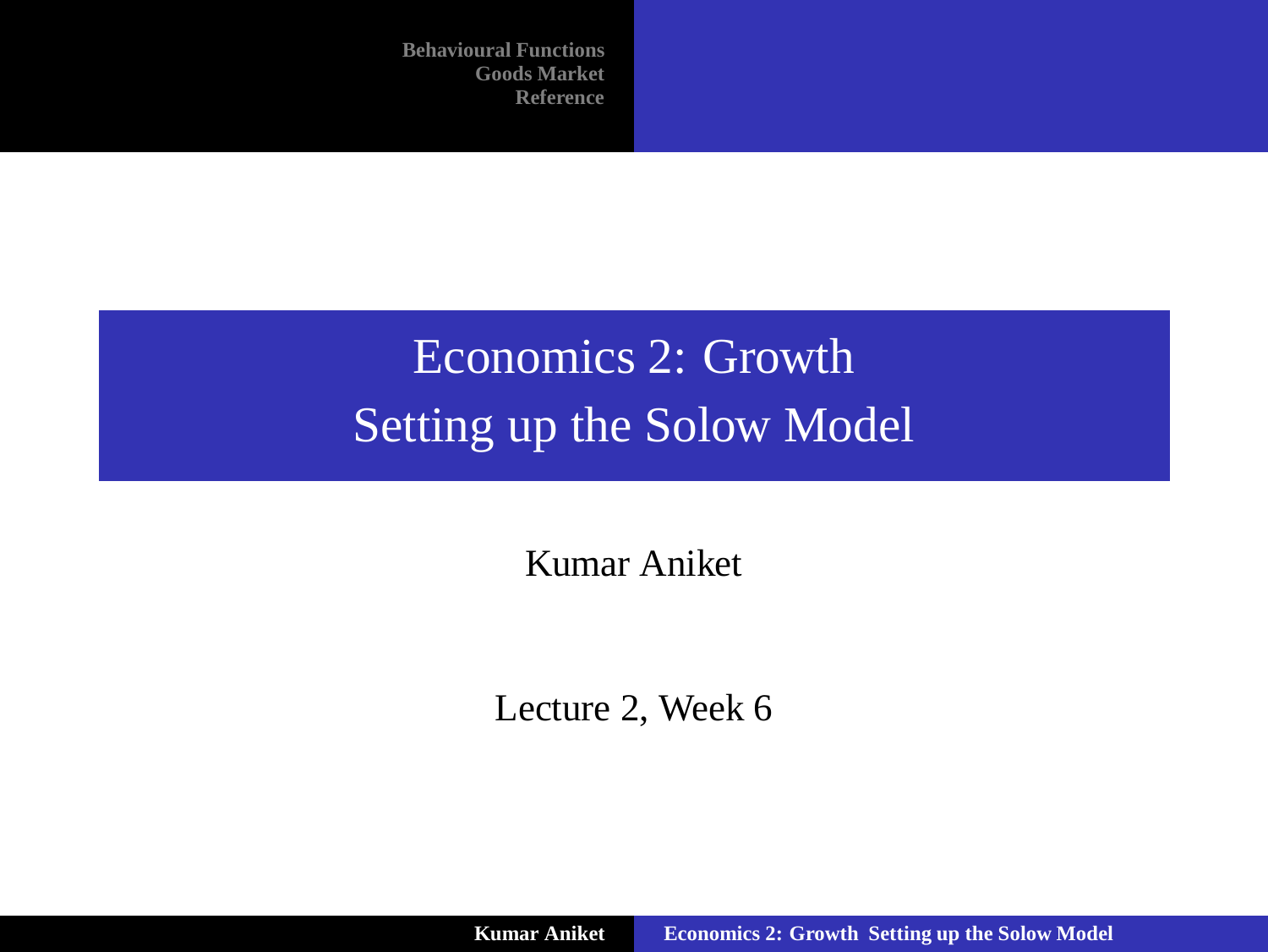**[Government](#page-1-0) [Consumption](#page-2-0) [Saving](#page-3-0) [Investment](#page-4-0) [Capital Formation](#page-7-0) [Worksheet](#page-8-0)**



 $\triangleright$  Assumption: Ignore the government

<span id="page-1-0"></span> $G = 0$  $T = 0$ 

I *Government does not influence the long run of the economy growth*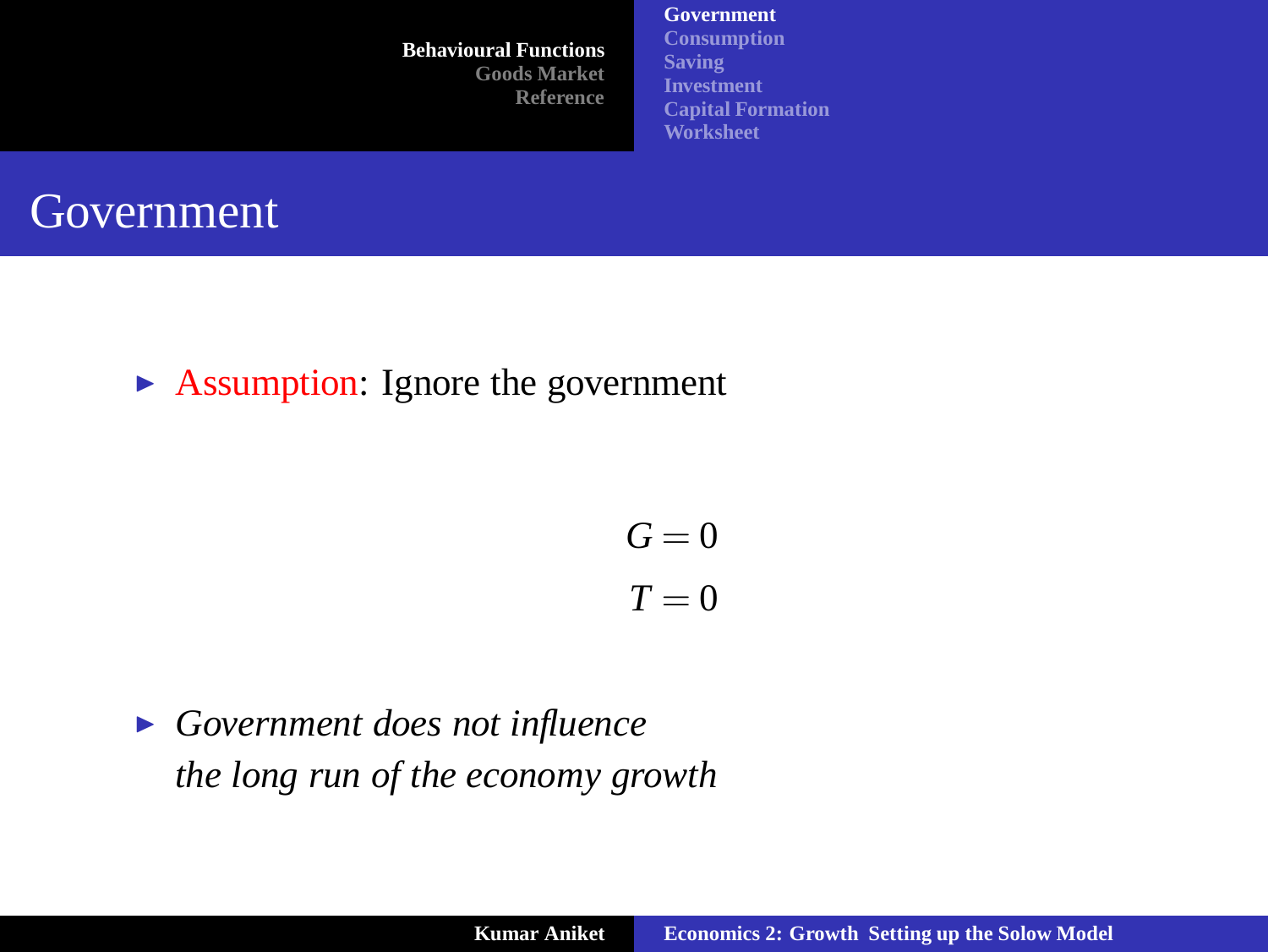**[Government](#page-1-0) [Consumption](#page-2-0) [Saving](#page-3-0) [Investment](#page-4-0) [Capital Formation](#page-7-0) [Worksheet](#page-8-0)**

# Consumption Function

$$
Short-run: C = C_0 + (1 - s)(Y - T)
$$

where *s*: marginal propensity to save

Long-run: 
$$
C = (1 - s) \cdot Y
$$

Assume:  $C_0 = 0$  (simplification)  $T = 0$  (ignoring the role of government)

<span id="page-2-0"></span>⇒ *people consume a constant proportion of their income*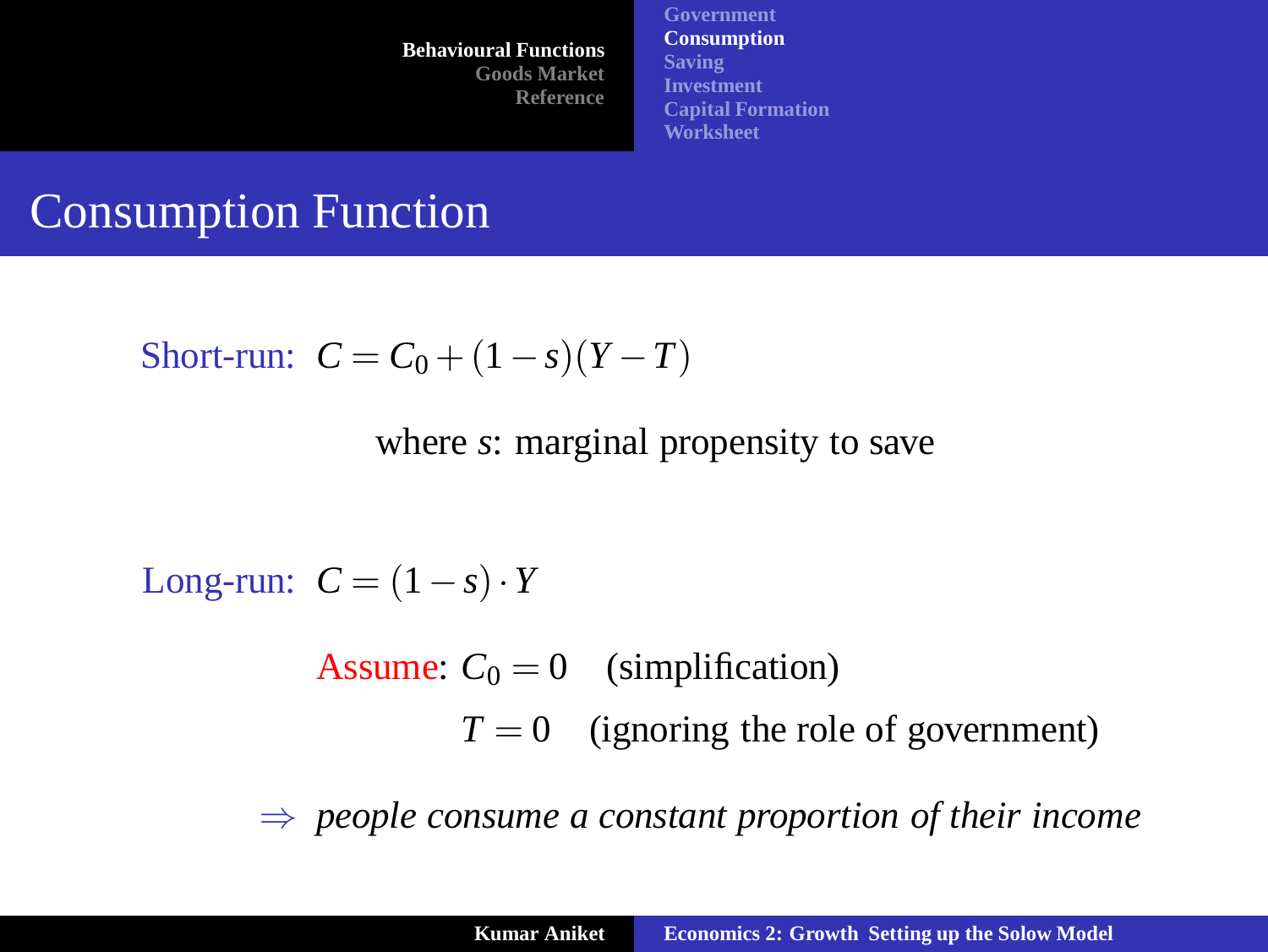**[Government](#page-1-0) [Consumption](#page-2-0) [Saving](#page-3-0) [Investment](#page-4-0) [Capital Formation](#page-7-0) [Worksheet](#page-8-0)**

# Saving Function

$$
Short-run: S = -S_0 + s(Y - T)
$$

Long-run:  $S = s \cdot Y$ 

<span id="page-3-0"></span>Assume:  $C_0 = 0$  (simplification)  $T = 0$  (ignoring the role of government) ⇒ *people save a constant proportion of their income*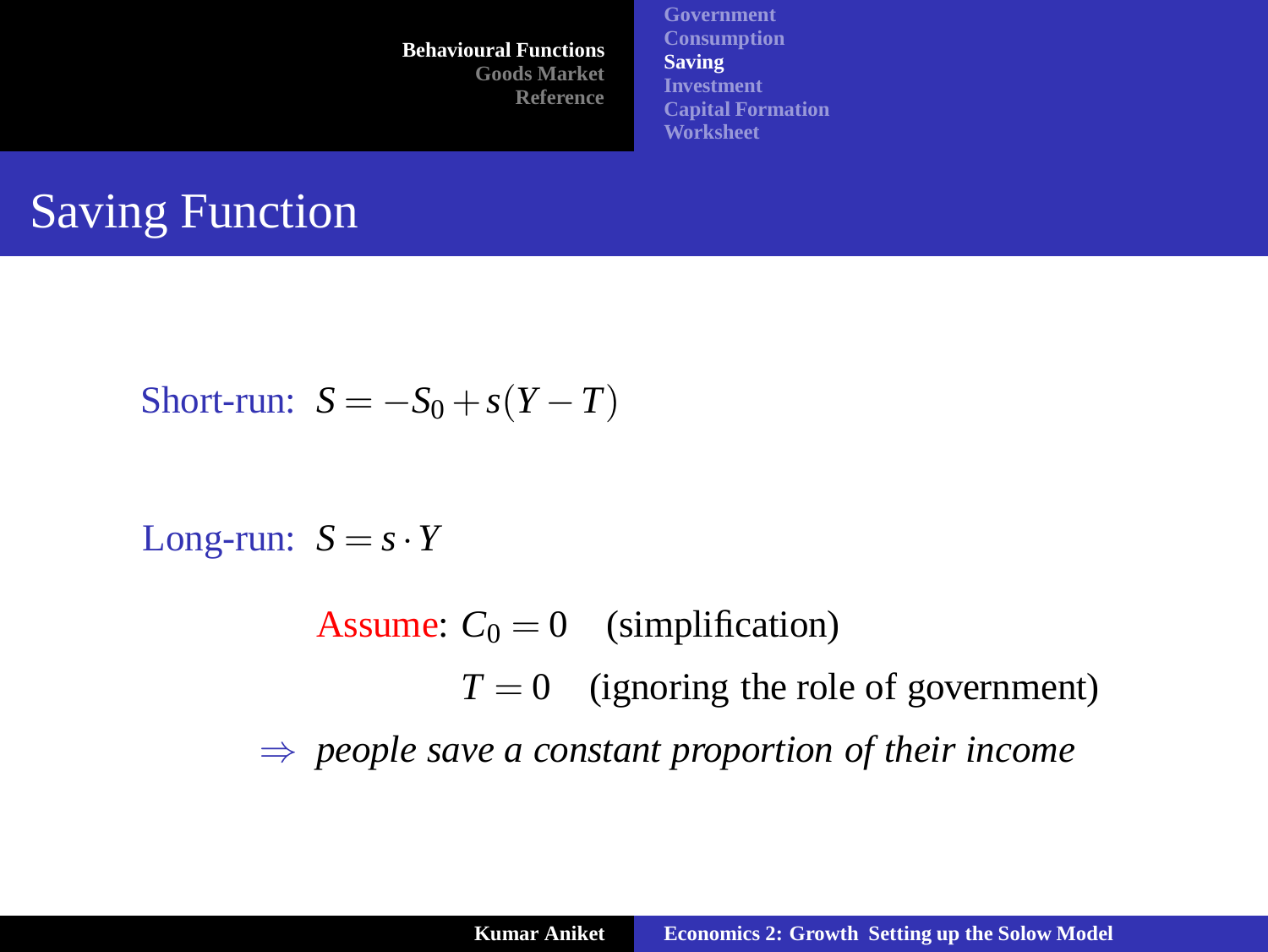**[Government](#page-1-0) [Consumption](#page-2-0) [Saving](#page-3-0) [Investment](#page-4-0) [Capital Formation](#page-7-0) [Worksheet](#page-8-0)**

#### Investment Function

Short-run:  $I = I_0 - b \cdot r$ 

*I*<sub>0</sub>: exogenous "business expectations" *b*: negative relation with interest rate

Long-run: Assume:  $b = 0$ ,  $I_0 = 0$ 

<span id="page-4-0"></span>⇒ *all the saving in the economy gets invested*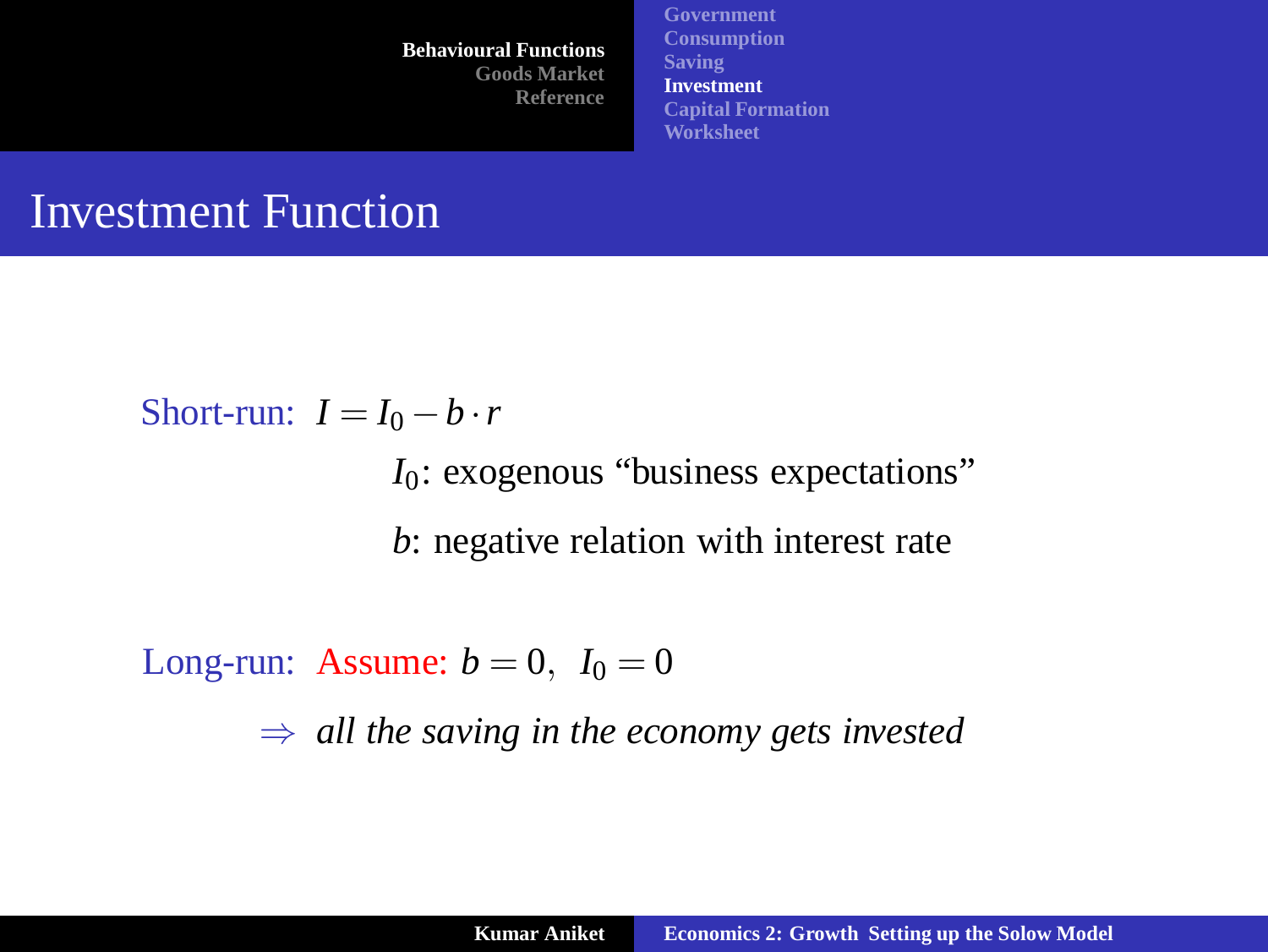**[Government](#page-1-0) [Consumption](#page-2-0) [Saving](#page-3-0) [Investment](#page-4-0) [Capital Formation](#page-7-0) [Worksheet](#page-8-0)**

# Depreciation

- $\triangleright$  Depreciation: capital replaced due to wear and tear *machinery needs to be serviced in order to be brought back to its original condition*
- Capital depreciates at the rate of  $\delta$
- ► Capital Formation: *Any addition to capital stock first gets absorbed by depreciation and the residual gets added to capital stock.*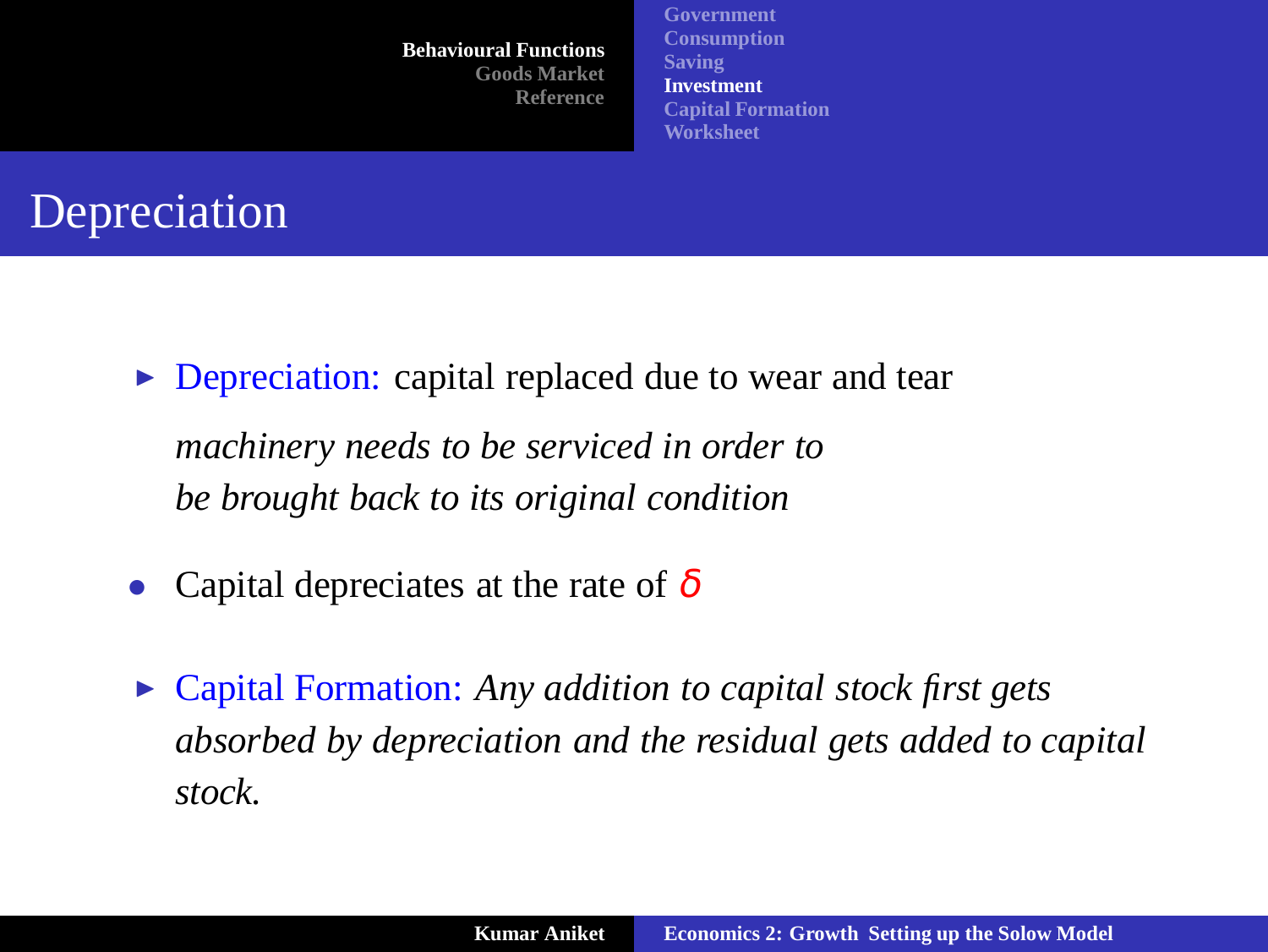**[Government](#page-1-0) [Consumption](#page-2-0) [Saving](#page-3-0) [Investment](#page-4-0) [Capital Formation](#page-7-0) [Worksheet](#page-8-0)**

#### Two kinds of Investment

 $\triangleright$  Replacement Investment: compensates for depreciation Assumption: δ*K* depreciates every period

 $\triangleright$  Net Investment: brand new capital stock

*new machinery for the economy*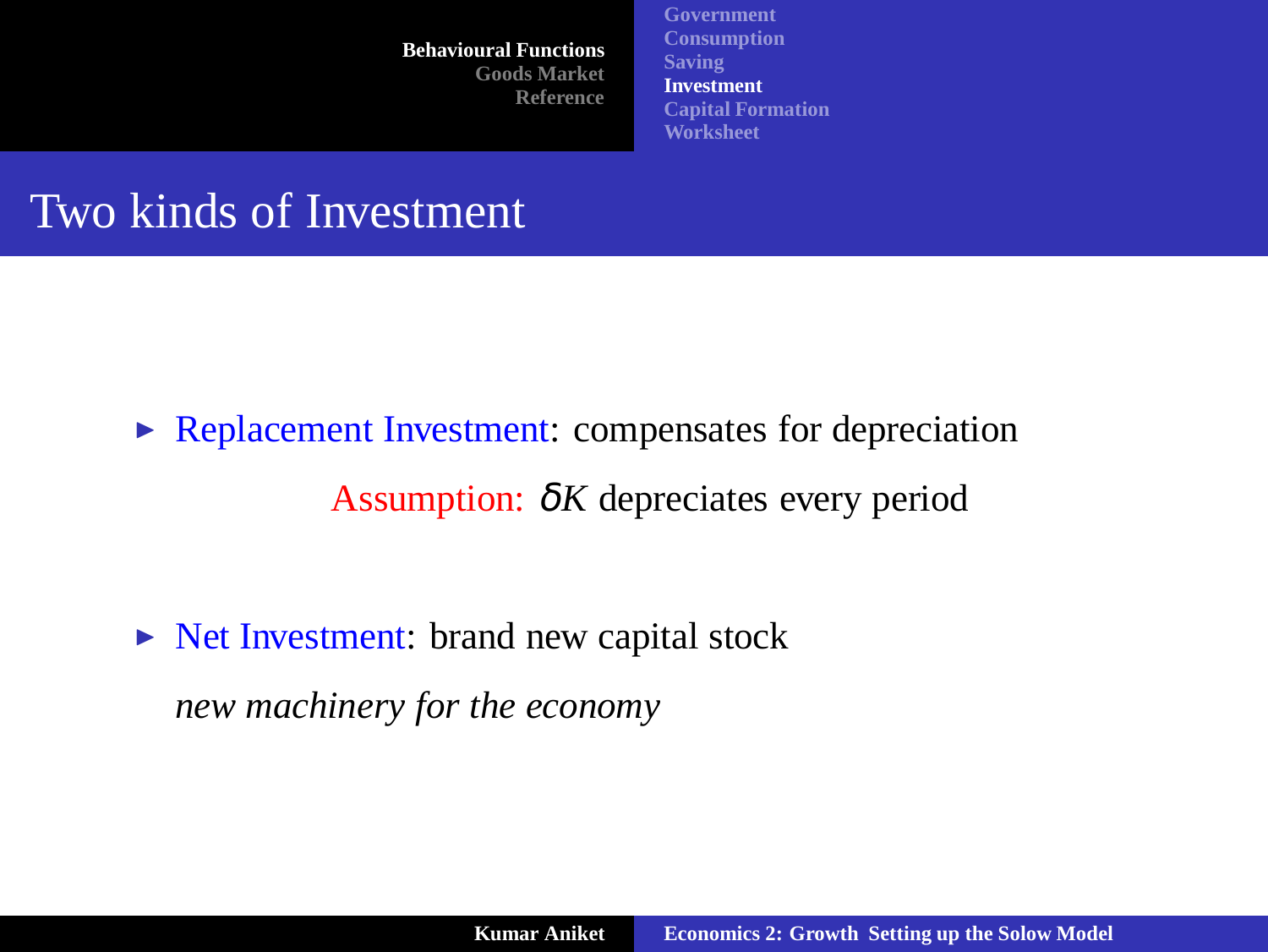**[Government](#page-1-0) [Consumption](#page-2-0) [Saving](#page-3-0) [Investment](#page-4-0) [Capital Formation](#page-7-0) [Worksheet](#page-8-0)**

# Capital Formation

• Today's investment is tomorrow's capital

<span id="page-7-0"></span>
$$
I = K_{t+1} - K_t + \delta K_t
$$
  
=  $\Delta K_t + \delta K_t$ 

Investment today  $\rightarrow$ 

Compensation for Depreciation: <sup>δ</sup>*K<sup>t</sup>* Addition to capital Stock:  $\Delta K_t = K_{t+1} - K_t$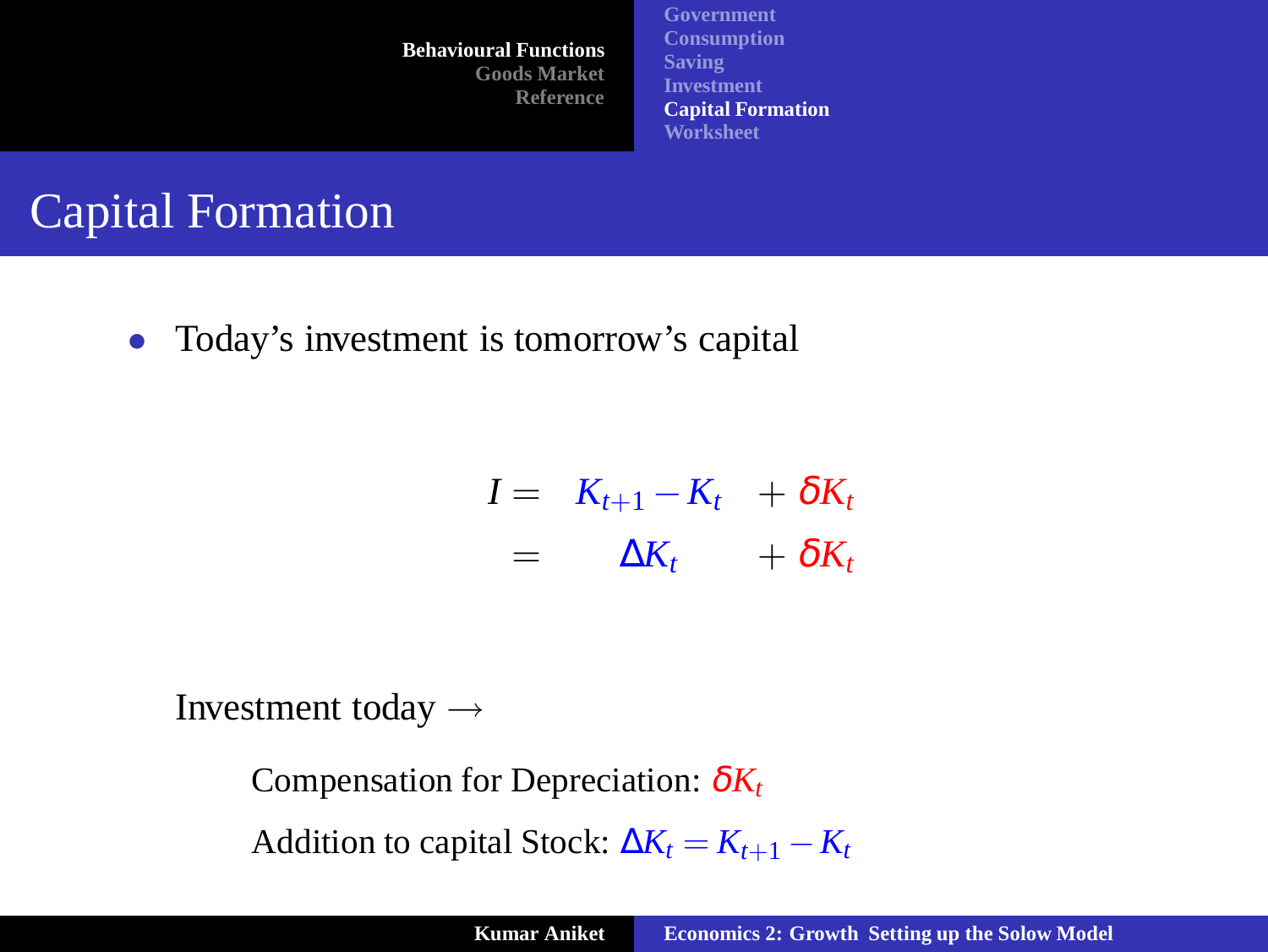**[Government](#page-1-0) [Consumption](#page-2-0) [Saving](#page-3-0) [Investment](#page-4-0) [Capital Formation](#page-7-0) [Worksheet](#page-8-0)**

# Worksheet 2, Figure 1

<span id="page-8-0"></span>
$$
y = f(k)
$$

- $\triangleright$  Show graphically that output per worker  $(y)$  increase concomitantly with capital stock per worker (*k*)
- If Is there a clear relationship between growth of  $k$  and growth of  $y$ ?
- Is there a limit to growth of  $k$  and  $y$ ?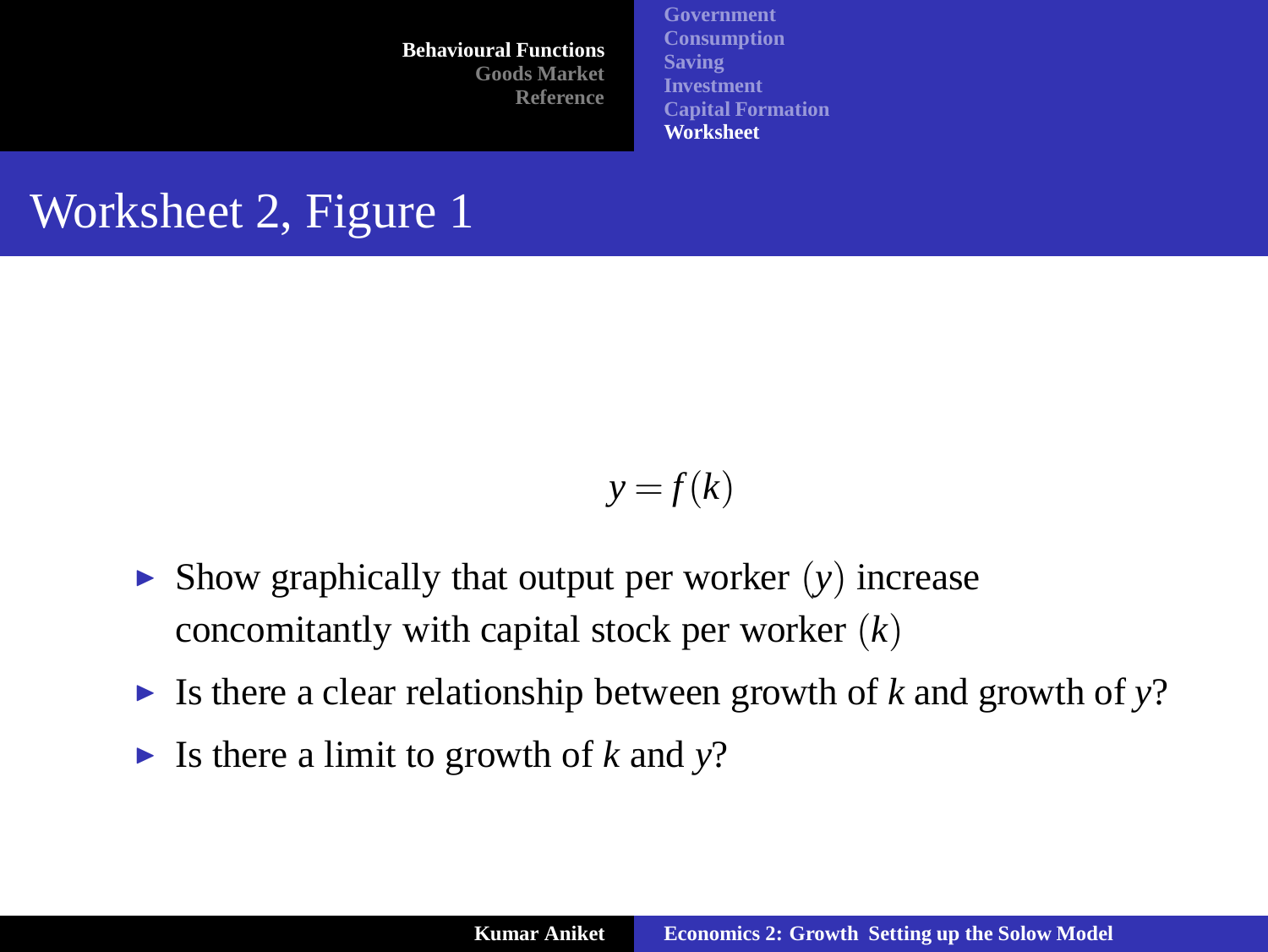**[Equilibrium](#page-9-0) [Fundamental Equation](#page-10-0) [Worksheet](#page-11-0)**

### Goods Market Equilibrium

Short-run:  $Y = C + I + G + NX$ Long-run:  $Y = C + I$ Assumption: ignore G, T, NX

$$
Y-C=I
$$

<span id="page-9-0"></span>
$$
S = I
$$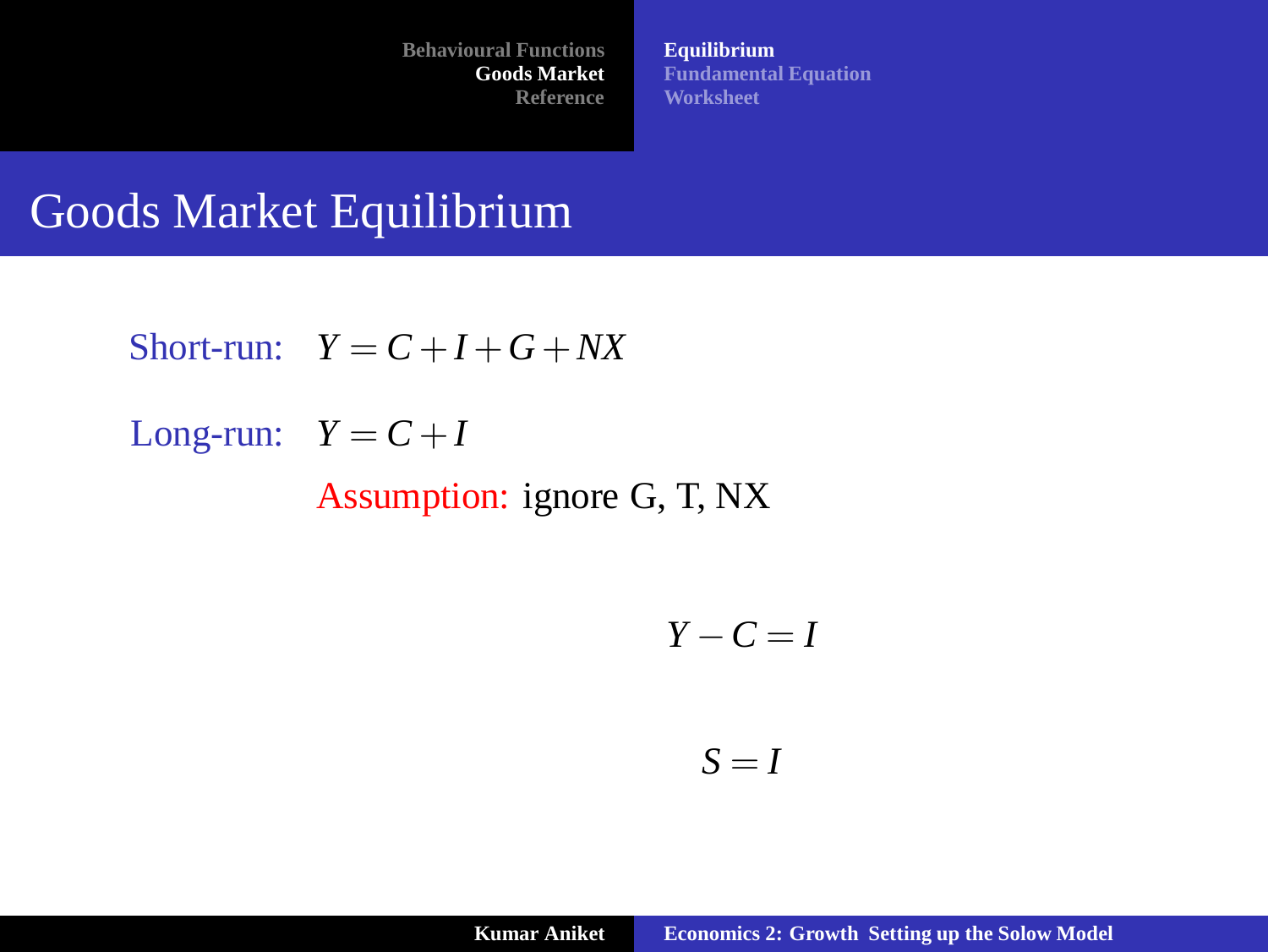**[Equilibrium](#page-9-0) [Fundamental Equation](#page-10-0) [Worksheet](#page-11-0)**

#### Saving & Investment

$$
S = I
$$

$$
sY = \Delta K_t + \delta K_t
$$

<span id="page-10-0"></span>*divide both sides by L and rearrange*

#### Fundamental equation:  $\Delta k_t = sy - \delta k_t$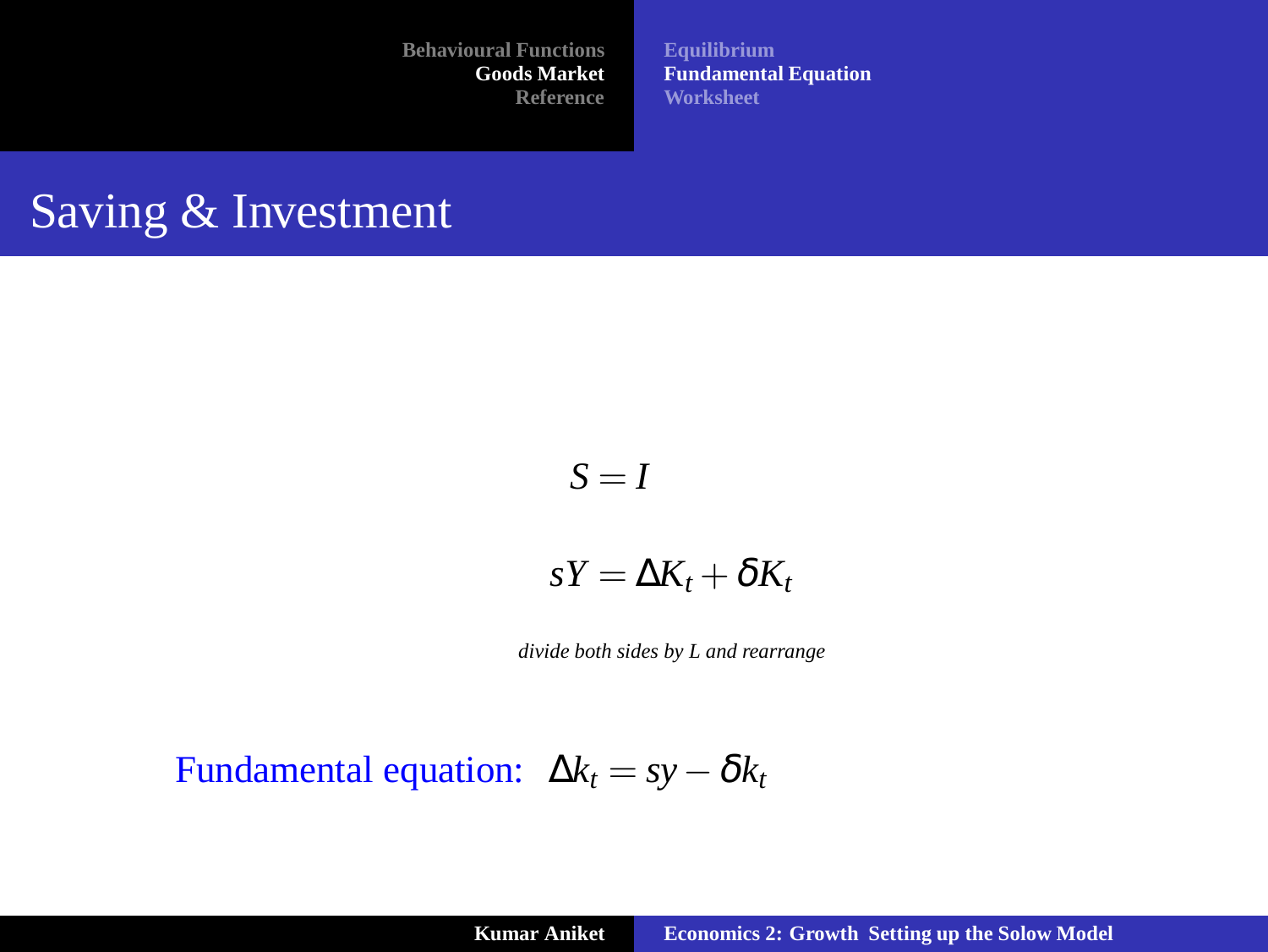**[Equilibrium](#page-9-0) [Fundamental Equation](#page-10-0) [Worksheet](#page-11-0)**

# Worksheet 2, Figure 2

- In Start from an arbitrary capital stock per worker  $k_0$  and find the net increase in *k* per period
- $\triangleright$  Do you notice a pattern in the rate at which capital stock per worker (*k*) grows?
- <span id="page-11-0"></span> $\triangleright$  Over time, what do you think would happen to rate at which output per worker (*y*) grows?